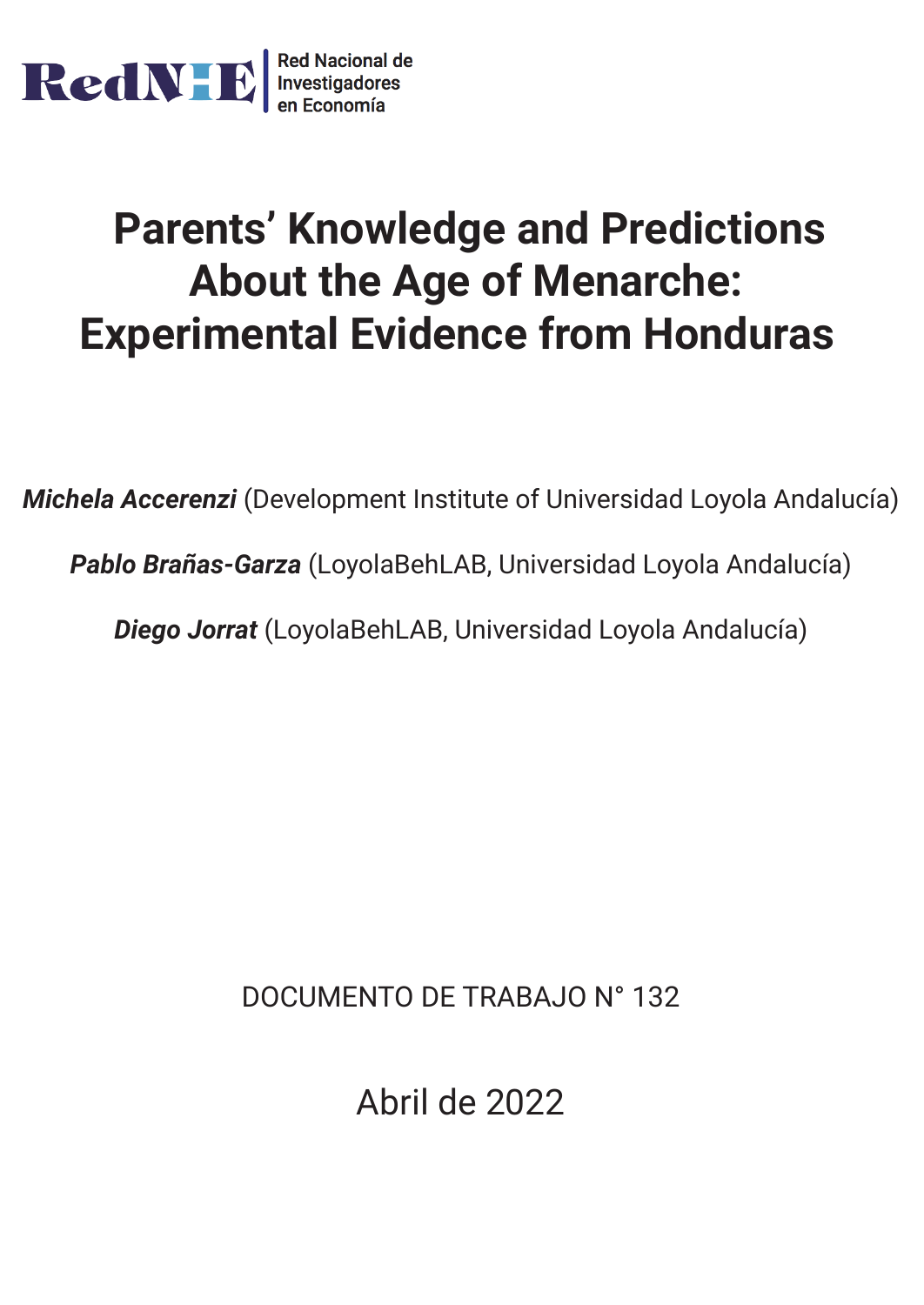Los documentos de trabajo de la RedNIE se difunden con el propósito de generar comentarios y debate, no habiendo estado sujetos a revisión de pares. Las opiniones expresadas en este trabajo son de los autores y no necesariamente representan las opiniones de la RedNIE o su Comisión **Directiva** 

The RedNIE working papers are disseminated for the purpose of generating comments and debate, and have not been subjected to peer review. The opinions expressed in this paper are exclusively those of the authors and do not necessarily represent the opinions of the RedNIE or its Board of Directors.

# Citar como:

Accerenzi, Michela, Pablo Brañas-Garza y Diego Jorrat (2022). Parents' Knowledge and Predictions About the Age of Menarche: Experimental Evidence from Honduras. *Documento de trabajo RedNIE N°132.*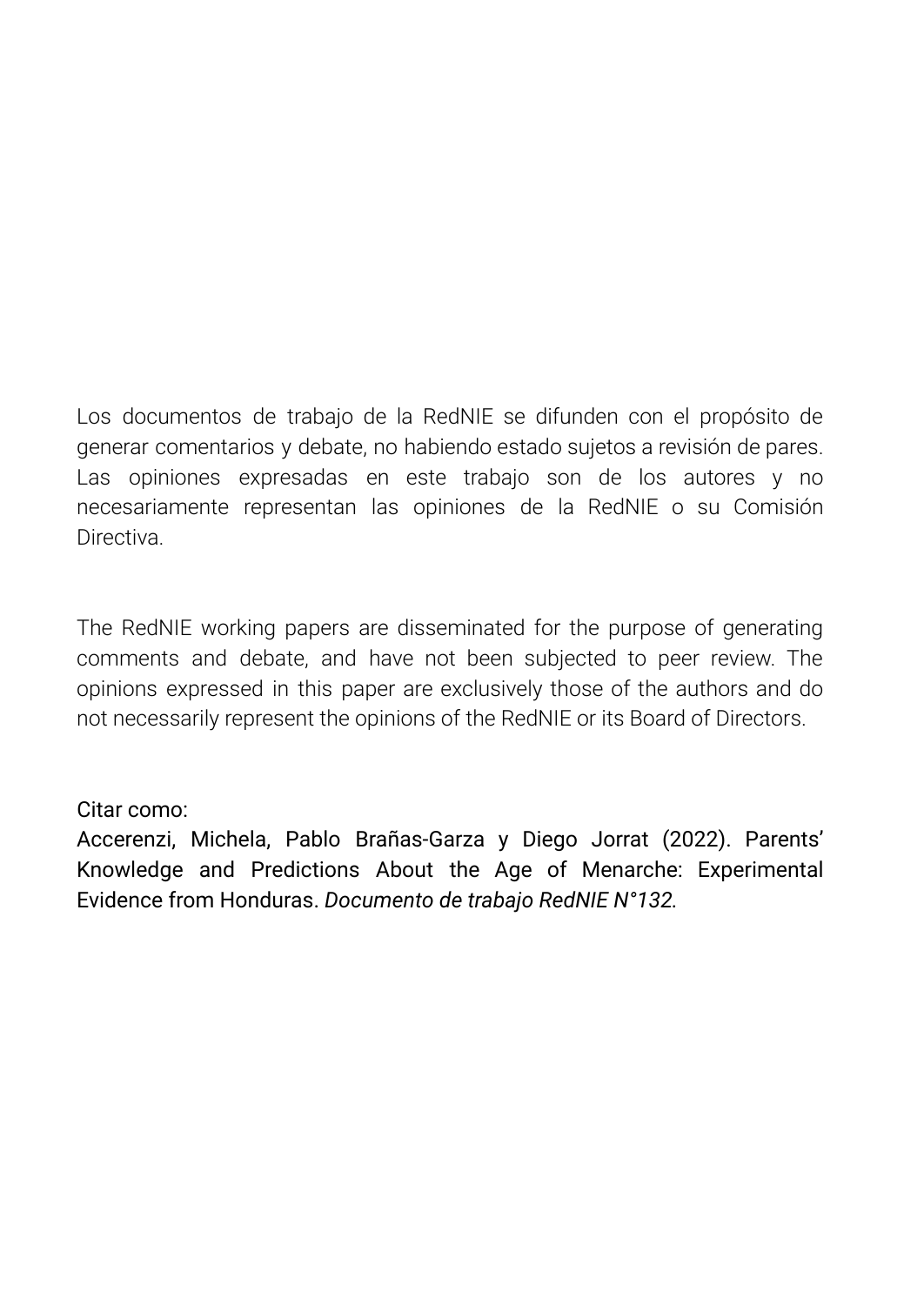### **Parents' knowledge and predictions about the age of menarche:**

## **Experimental evidence from Honduras<sup>1</sup>**

Michela Accerenzi<sup>2</sup>, Pablo Brañas-Garza<sup>3</sup> and Diego Jorrat<sup>3\*</sup>

#### **Abstract**

Access to accurate, timely and age-appropriate information about menarche is an essential part of menstrual health. Reliable evidence shows that girls primarily obtain information from their mothers and/or other female family members, therefore, it is important to determine parents' knowledge and their predictions about other parents' knowledge of the age of menarche. To this end, we performed a pre-registered study with data collected from 360 households in Santa Rosa de Copán, Honduras. We implemented a novel procedure to avoid social desirability bias whereby participants answered two separated questions: *i*) their knowledge about the age of menarche (selfreport) and *ii*) to predict or guess the modal response of the other participants regarding the same question (modal guess). Participants were paid according to accuracy. Both questions appeared randomly in the survey. Results show that parents' knowledge is high in the study area. Recent studies indicate the age of menarche at 12 years old and 56.11% of the sample gave the same response while 62.78% hit the modal value. We estimated the impact of different sociodemographic variables and found only marginal differences. Interestingly, people with formal education and women tend to respond with lower predictions.

**Keywords:** Age of menarche, self-report, guessing, prediction accuracy

<sup>&</sup>lt;sup>1</sup> The authors would like to thank Lorenzo Estepa and Gladis Gonzáles for their assistance. Data collection in Honduras was coordinated by Asociación PILARH. We gratefully acknowledge the financial support given by The Spanish National Science Foundation (PGC2018-093506-B-I00), Excelencia Junta de Andalucia (PY-18- FR-0007) and Fundación ETEA - Development Institute of Universidad Loyola Andalucía, Spain.

<sup>2</sup> Fundación ETEA - Development Institute of Universidad Loyola Andalucía, Spain.

<sup>3</sup> LoyolaBehLAB, Universidad Loyola Andalucía, Spain.

<sup>\*</sup>Corresponding Author. E-mail: [dajorrat@gmail.com.](mailto:dajorrat@gmail.com) Address: Calle Escritor Castilla Aguayo 4, CP 14004, Córdoba, Spain.

Declarations of interest: none.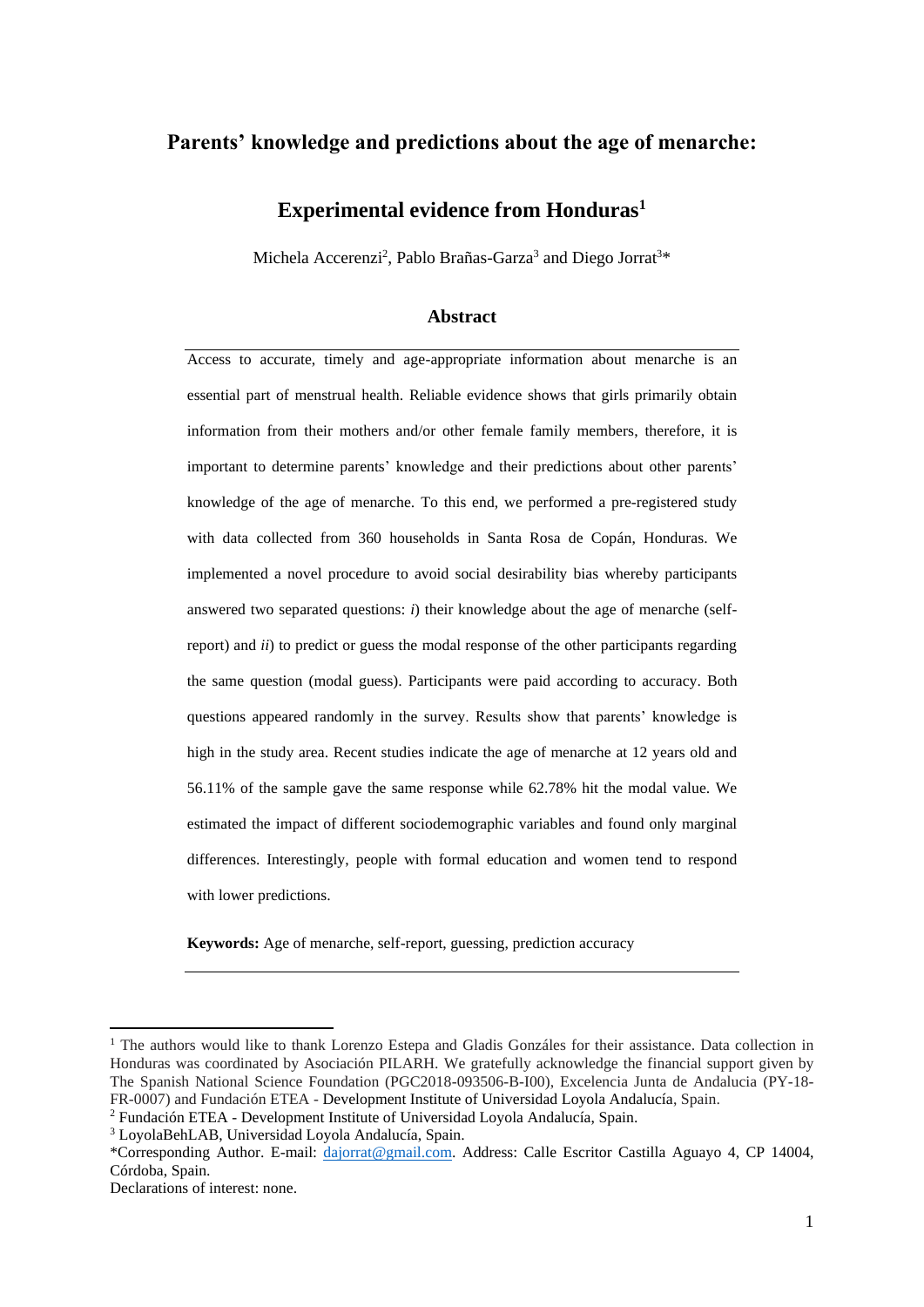#### **Introduction**

Until relatively recently, the topic of menstruation has been overlooked both in international conventions on human rights (Boosley and Wilson, 2013) and in body politics in development. The first attempts to address the issue in an international context originated primarily within the Water, Sanitation, and Hygiene sector in Africa and Asia, and have largely focused on Menstrual Hygiene Management (MHM)<sup>4</sup> (UNICEF, 2013).

MHM programs have mainly been implemented in schools and are based on the general assumption that poor girls in developing countries share the same situation: *lack of information* about the menstrual cycle, shame and discomfort during menstruation due to cultural myths and taboos, limited choices about affordable products, insufficient access to private and safe facilities to manage bleeding and menstrual products, and high school dropout rates due to difficulties relating to mensuration (FSG, 2016; Kirk and Sommer, 2006; Mythri Speaks, 2016; Sclar et al., 2018; Sommer, 2010; Sumpter and Torondel, 2013; Winkler and Roaf, 2015). However, evidence to support the efficacy of MHM programs is far from conclusive (Accerenzi, 2018; Bobel, 2019; Hennegan, 2020).

A common limitation of such programs is that they often fail to include parents in their activities. However, it is important to acknowledge that parents are hugely influenced by social norms and are responsible for making the decisions on this matter at the household level. Hence, both parents' knowledge and their social norms play a critical role in the information that adolescents receive and how they behave.

As a consequence, in this paper we focus on *parents' knowledge and predictions about the age of menarche*. We explore whether parents have accurate knowledge about the age of menarche and whether they are able to predict or guess the distribution of the modal value of other parents' responses, in other words, the social norm (Nagel, 1995; Krupka et al., 2013). To overcome possible

<sup>4</sup> To understand the magnitude of this phenomenon, see Menstrual Hygiene Day [http://menstrualhygieneday.org,](http://menstrualhygieneday.org/) Menstrual Health Hub [https://mhhub.org/,](https://mhhub.org/) and Society for Menstrual Cycle Research http://menstruationresearch.org/.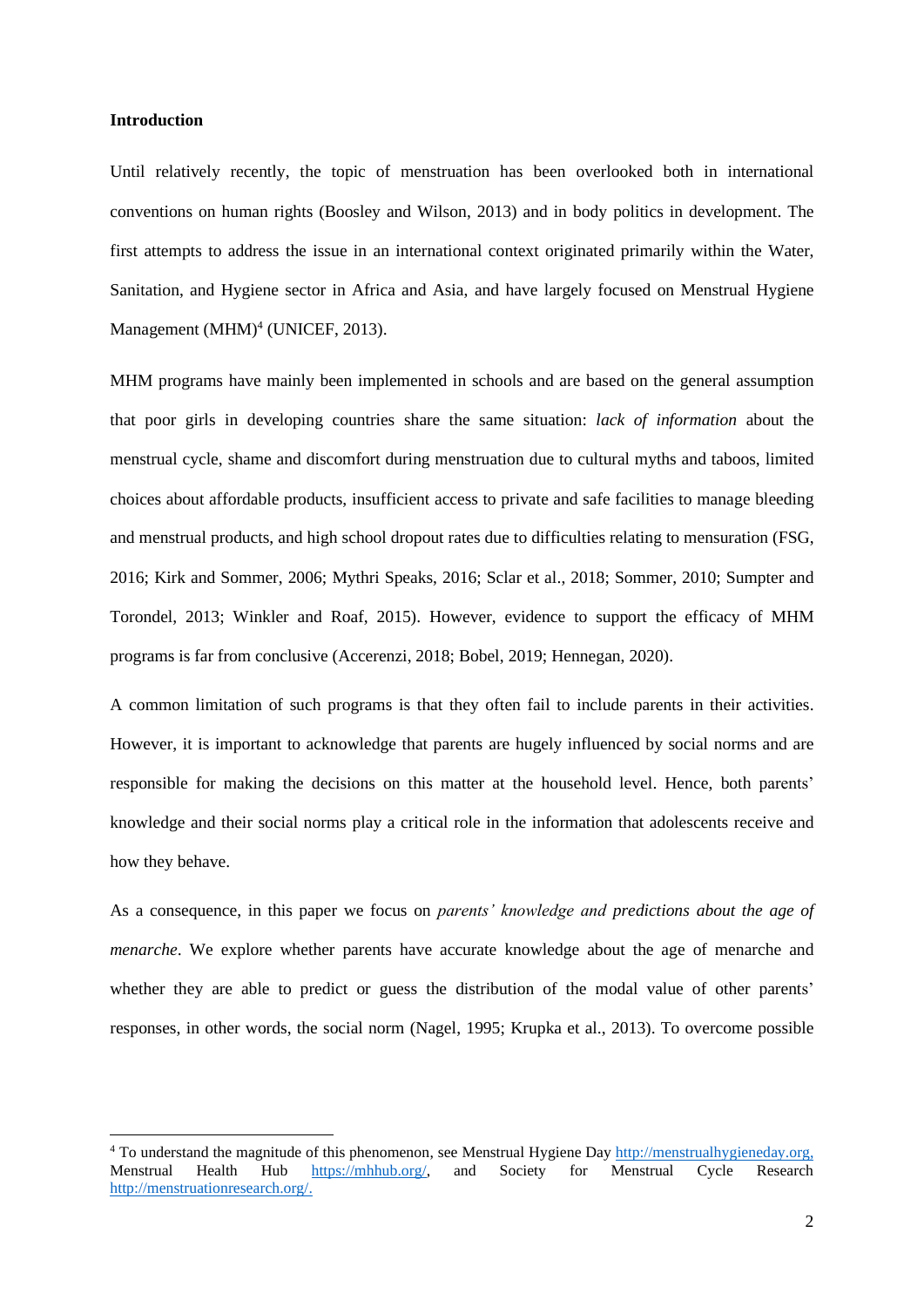social desirability bias<sup>5</sup> in the study (Krumpal, 2013; Latkin, 2017; Stuart and Grimes, 2009), we paid participants based on the accuracy of their answers (50 Honduran Lempiras if they hit the right answer).

There are two important aspects to consider in this study. First, access to accurate, timely, and ageappropriate information about menstruation is an essential part of menstrual health (Hennegan et al., 2021). Evidence shows that girls primarily obtain information from their mothers and/or other female family members (Chandra-Mouli and Patel, 2017; Lesch and Kruger, 2005; Uskul, 2004; Zakaria et al., 2019). Hence, determining whether parents are adequately informed is of paramount importance, given that if they are misinformed they might not only provide girls with incorrect information, but they might also provide it too late, which leaves girls unprepared to face their first cycle (Uskul, 2004).

Second, most societies have established social norms about how menstruators and others are expected to behave in a given social situation (Gavrillets and Richerson, 2017; Lapinski and Rimal, 2005). General societal misinformation about the age of menarche could indicate that what parents consider "normal" is incorrect, which could lead them to making bad decisions regarding their daughters' health.

To determine to what extent the general assumptions regarding parents' knowledge about menstruation are accurate in West Honduras, we conducted a pre-registered field experiment in Santa Rosa de Copán (a region where no MHM or similar programs have ever been implemented)

To this end, we explored two research questions: a) do parents have accurate knowledge about the age of menarche? and b) can they accurately predict or guess whether other parents also have accurate knowledge about the age of menarche? The rest of the paper is organized as follows. The next section

<sup>5</sup> While self-reported answers might be truthful or not, incentive compatible mechanisms (paid predictions) are strategy proof. In other words, a subject fares best by being truthful. For example, a country is having elections and there are two political parties: A and B. If a follower of party B is asked who will win, they will say B due to their own preferences/wishes, regardless of the true distribution of votes. In turn, a follower of party A would say A. However, if they are asked to "predict" the results and paid based on their accuracy then their best strategy would be to tell the truth, regardless of their own preferences.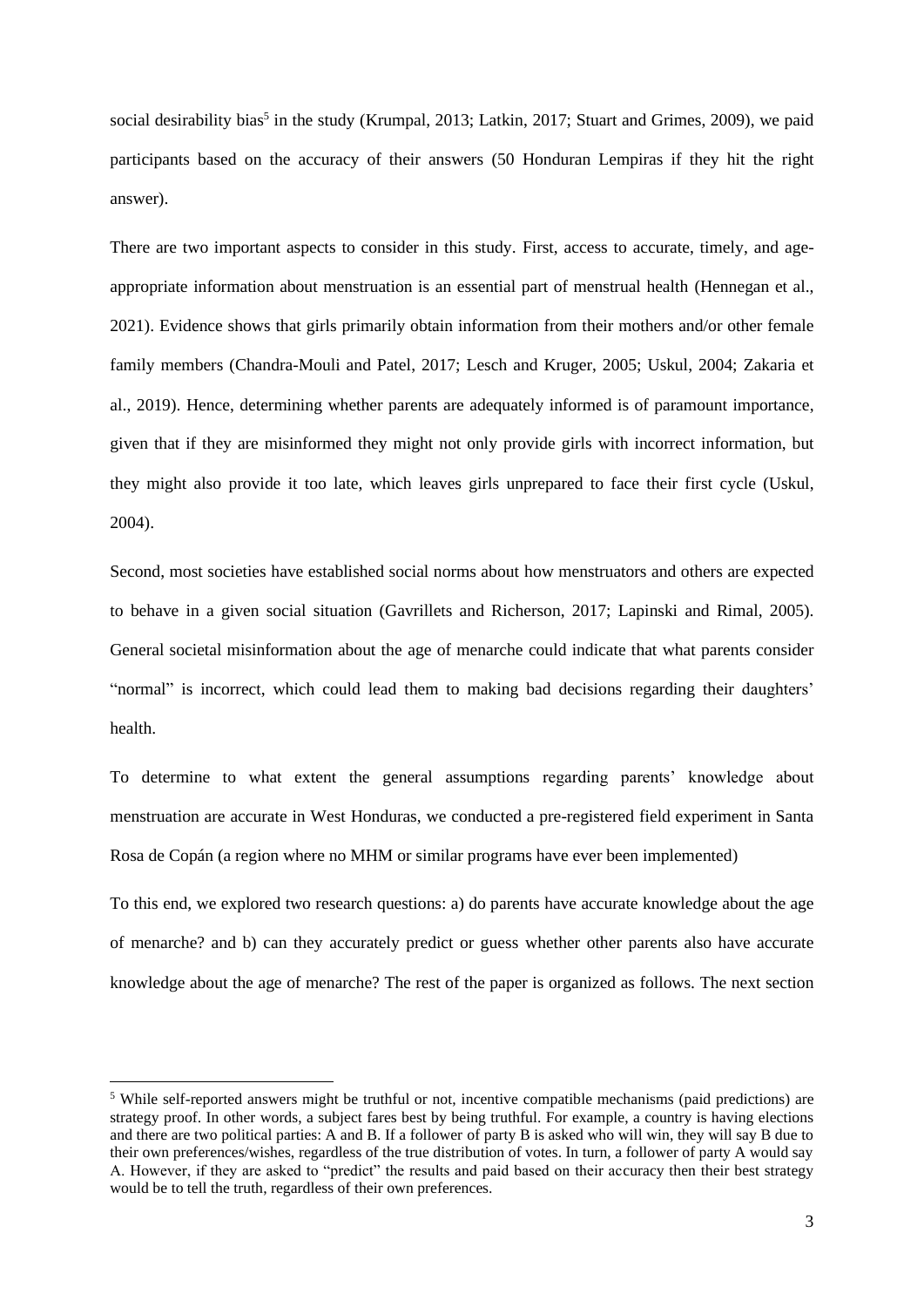presents the methods and procedures. Section III describes the sample. Section IV focuses on the results and Section V presents the conclusions.

#### **I. Methods and procedures**

We ran a lab-in-the-field experiment in Santa Rosa de Copán (Honduras) from May 1-14, 2019, and randomly selected 360 households from four different districts (Osorio, El Carmen, Prado Alto, and Santa Teresa) to interview.

Participants were asked two separated questions: *i*) their knowledge about the age of menarche (selfreport *SR*), and *ii*) to predict the modal response of the other participants regarding the same question (modal guess *MG*) 6 . Appendix A shows the original instructions (in Spanish) and B the translation in English. It is important to highlight that SR and MG are not necessarily correlated. While SR captures an individual's knowledge about the age of menarche, MG measures society's knowledge about the same subject.

Our design considers both incentives and possible order effects. We used a monetary incentive in the MG task (a monetary award was given if the mode was hit and 0 otherwise) to reduce social desirability bias. Given that the order of the questions may also contribute to bias (see Brañas-Garza et al., 2021), we randomized the question order using  $p=0.5$  to SR  $\rightarrow$  MG and *1-p* to MG  $\rightarrow$  SR. As a result, half of the participants ( $n=186$ ) answered SR  $\rightarrow$  MG, and the other half ( $n=174$ ) MG  $\rightarrow$  SR (see Appendix A and B).

We also collected participant sociodemographic characteristics to assess possible biases, primarily: sex, education, ethnic group, and socioeconomic status, as well as the composition of the household in terms of girls and boys.

The field experiment was conducted by a Honduran organization, PILARH. Enumerators were trained on the objectives of the study, how to conduct the survey, confidentiality, and informed consent. The method was pre-tested in the field with 24 participants and reviewed before implementation.

<sup>6</sup> The ex-ante answer might be any positive (integer) number, although we expected numbers between 8 and 16.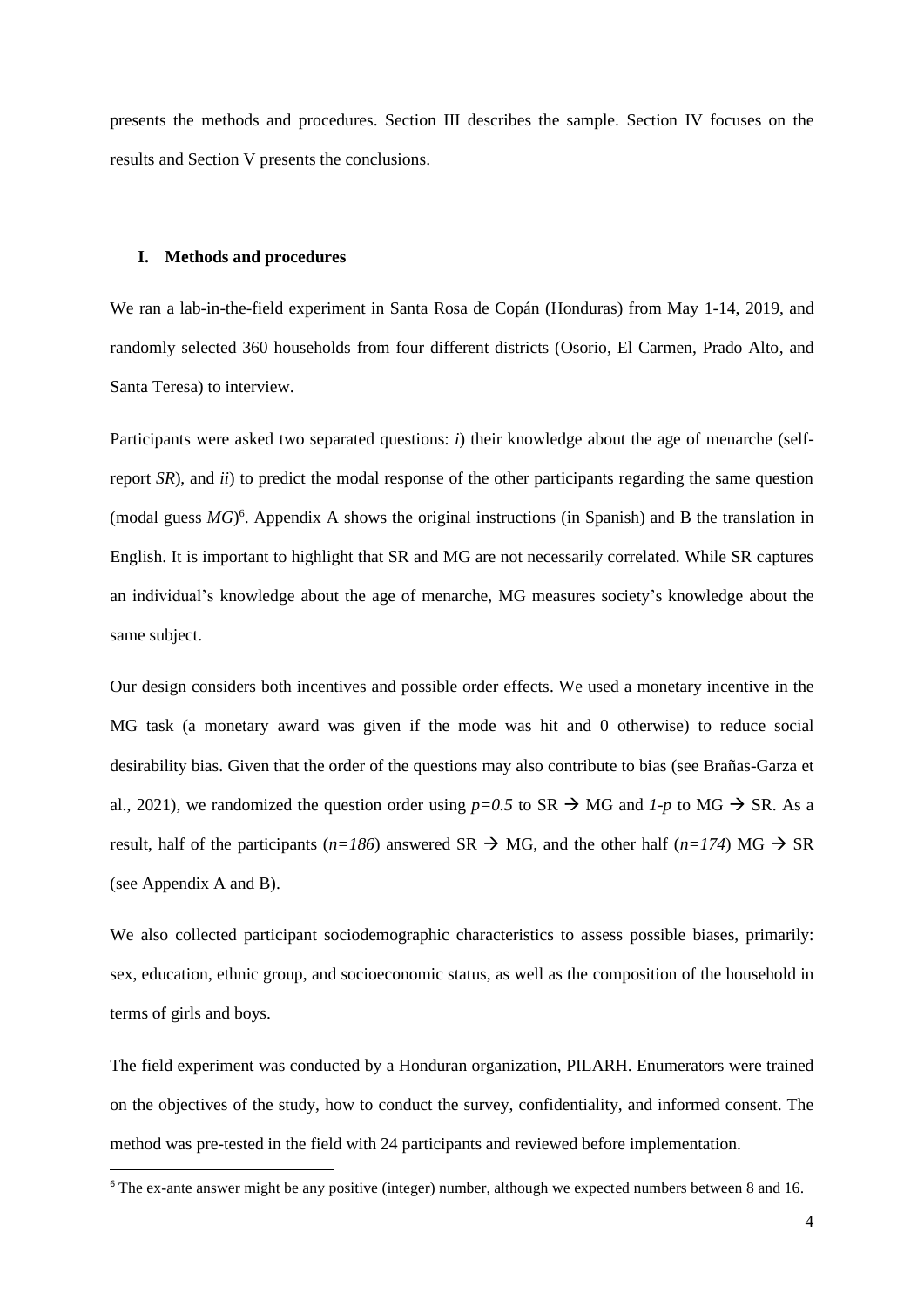Enumerators used paper-based questionnaires and received a list of households they had to visit, including the type of questionnaire (treatment) they had to implement. Face-to-face interviews were conducted in households and only one experimental subject was interviewed per household (father, mother, or guardian). The random allocation of participants into (order) treatments was made prior to the visit, therefore the enumerators had no influence on the selection.

The study was approved by Loyola Andalucía Ethics Committee. All participants signed an informed consent document. The field study was pre-registered in AsPredicted before execution. The documentation can be consulted here: [https://aspredicted.org/ps766.pdf.](https://aspredicted.org/ps766.pdf)

#### **II. Sample and outcome variables**

To ensure the sample selection included households from different socioeconomic groups, we considered 11 schools with populations reflecting different socioeconomic levels. The respondents from the socioeconomic groups were divided as follows: 31% were from low-income, 34% from middle income, and 35% from high income households.

Of the total 360 participants, 50 were men and 310 women. The age of respondents varied from 22 to 78 with the following frequencies: 22-25 (15%), 26-30 (28%), 31-35 (21%), 36-40 (16%), 41-45 (9%), 46-50 (4%), and over 50 (7%). Most respondents over 50 were grandparents.

The respondents cover the entire spectrum of level of education, although most are concentrated in the lower levels: 49% primary education (6 years of schooling) or less, while only 3% held a university degree or higher (see Appendix C).

As regards ethnicity: 11% were Chorti, 7% Lenca, almost 8% Maya Chorti, 70% Mestizo, and 4% were from other groups.

In order to assess poverty levels, respondents were asked about access to food in the week previous to the survey: 23% responded that they did not have enough money to feed their children.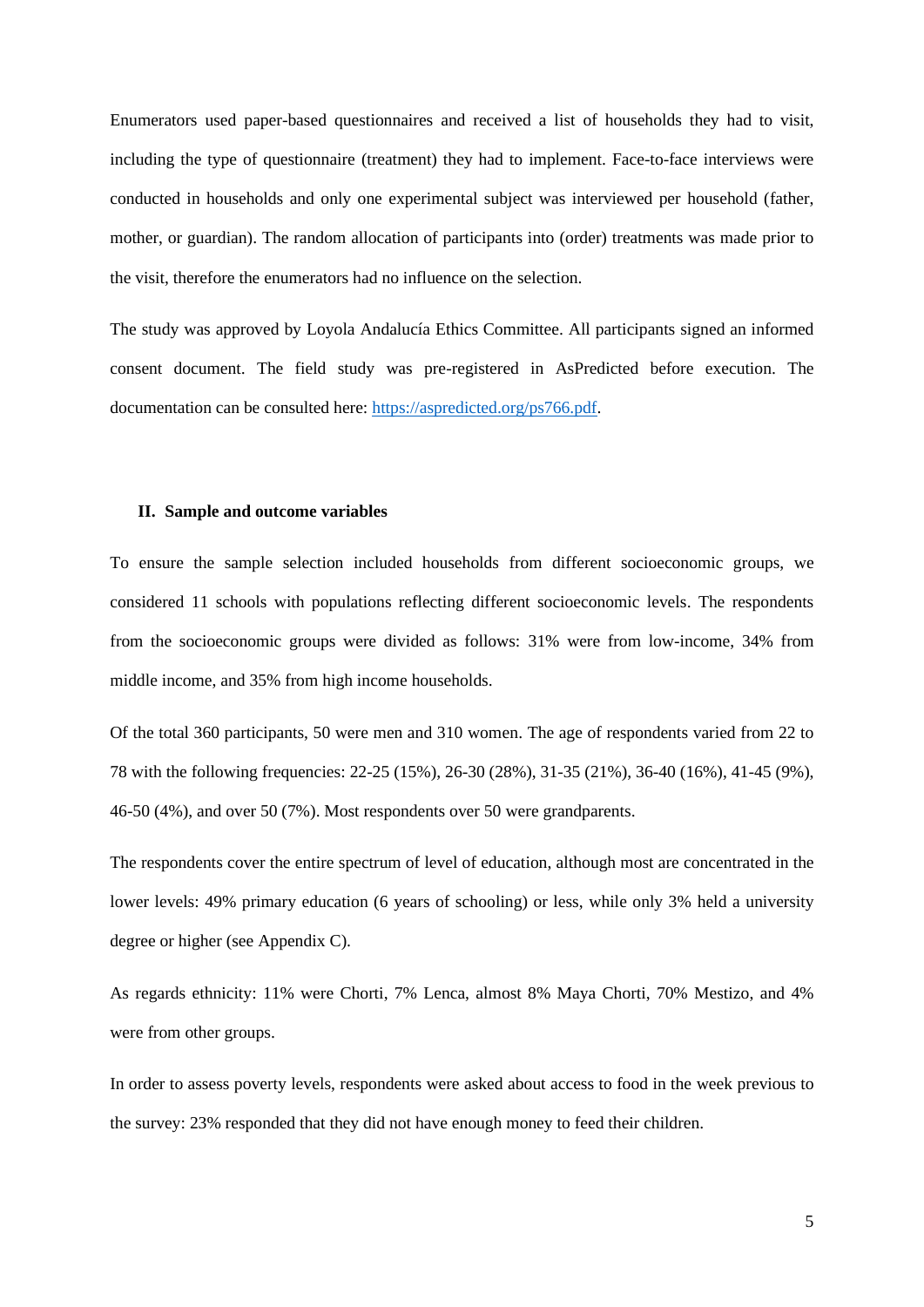Household composition was also determined to assess whether parents with at least one daughter were more informed than those with only sons: 35% of responders had only male children, whilst 65% had at least one female child, but only 21% had at least one daughter who was at least 12 or older (*experience*).

The main objective of this study was to determine whether parents had knowledge of the age of menarche and what they believe regarding other parents' knowledge. The age of menarche varies across countries and time, yet is considered healthy when it happens starts between the ages of 9 and 16. In Honduras, a recent study found that 93.3% of respondents had their first menstruation at 12 (Vides Torres et al.,  $2017$ )<sup>7</sup>.

As can be seen below, our sample average is 12.13 with a mode exactly equal to 12. Using the data on the mean age of menarche in Honduras and the modal value of 12 from the sample, we defined the following outcome variables:

- *Self-report: SRHit* (takes the value of 1 if respondents answer 12 and 0 otherwise), *SRUnder*  $(=1)$  if reported age is lower than 12 and 0 otherwise) and *SROver*  $(=1)$  if reported age is higher than 12 and 0 otherwise).
- *Modal guess: MGHit* (takes the value of 1 if respondents guess 12 and 0 otherwise), *MGUnder*   $(=1)$  if respondents guess lower than 12 and 0 otherwise) and *MGOver*  $(=1)$  if respondents guess higher than 12 and 0 otherwise).

Therefore, the first set of items – *SRHit, SRUnder,* and *SROver –* determine whether parents have accurate knowledge while the second set – *MGHit, MGUnder,* and *MGOver –* explores whether they think other parents are also well informed.

#### **III. Results**

 $<sup>7</sup>$  Although the study was conducted in the municipality of Choluteca, we consider it to be a good proxy for the</sup> situation of Santa Rosa de Copán as a whole.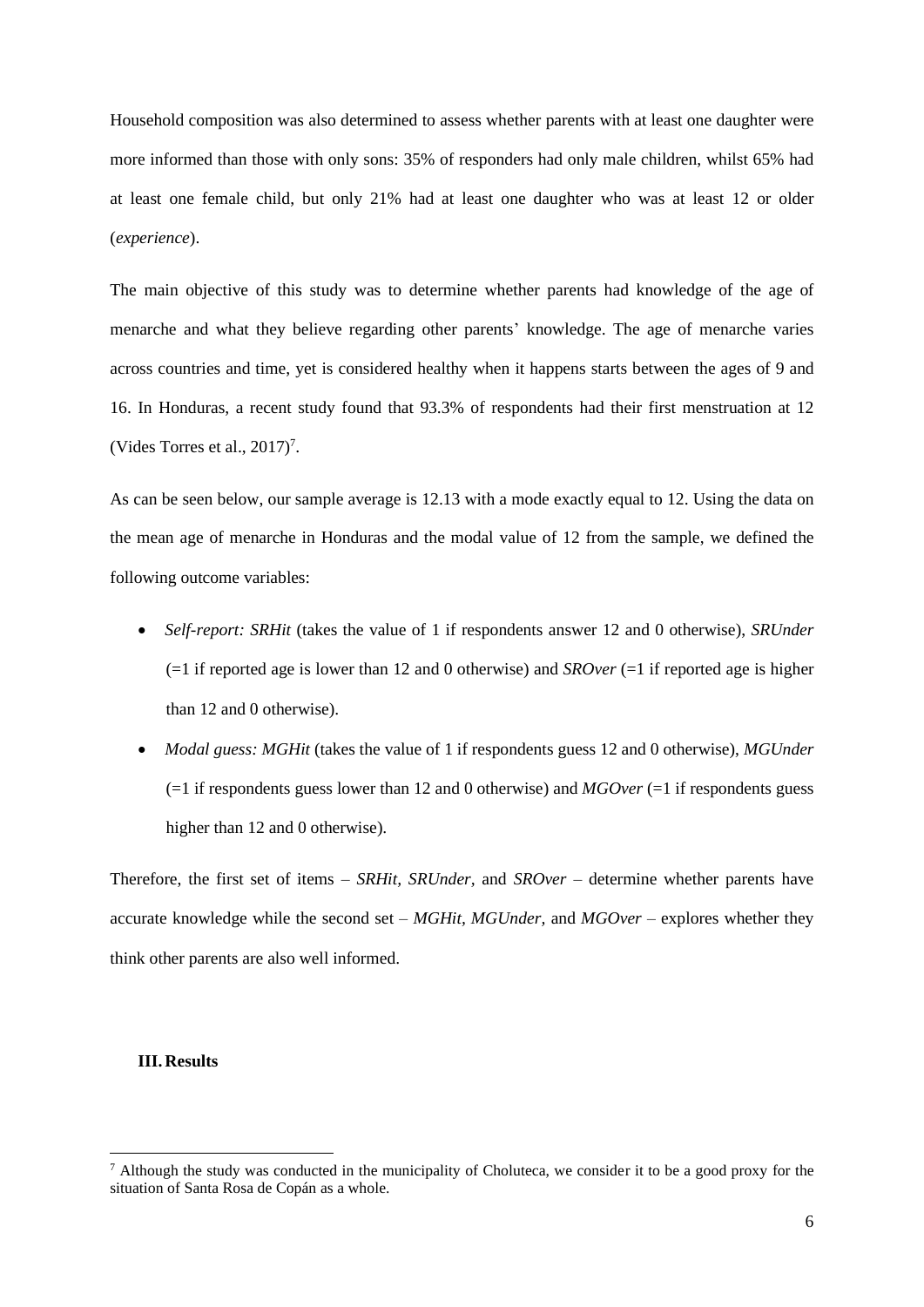Figure 1 shows the distribution of self-report answers, which highlights that the majority of the sample (56.11%) reported the exact value of the age of menarche, in other words, *SRHit=1*. Those who over/under reported are fairly distributed across the range, in fact, *SROver*=25.28% and *SRUnder*=18.61%.

Table 1 provides the regression results for the outcome variables. The *order* dummy controls for the order of the questions. The variable *minority group* is equal to 1 if the respondent belongs to an ethnic minority group (Lenca, Chorti, Maya Chorti) and 0 if they are mestizo.

Column 1 shows that *age* and belonging to a *minority group* reduce the probability of providing the right answer, however this effect is only marginally significant  $(p=0.09$  and  $p=0.06)$ <sup>8</sup>. Interestingly, the interaction between *female* and *minority* shows positive but marginal effects (*p=0.07*). Column 2 shows that respondents with higher *education* are less likely to overpredict (*p=0.001)*, but more likely to underpredict the age of menarche (Column 3,  $p=0.036$ )<sup>o</sup>. In turn, *female* shows a significant and positive coefficient in *SRUnder*, suggesting that women tend to underpredict the age of menarche<sup>10</sup>. The other variables (*sufficient income, experience, minority*, and *task order*) have no effect on any of the three outcomes.

**Result 1:** Most of the sample had accurate knowledge about the age of menarche

<sup>&</sup>lt;sup>8</sup> The mean reported by minority groups is 12.10 while the mean reported by mestizos (majority) is 12.14. However, the difference between both groups is not significant  $(p=0.74)$ .

<sup>9</sup> For each additional year of education, the age of menarche reported decreased by 0.3%.

<sup>&</sup>lt;sup>10</sup> Females report an average age of menarche of 12.10 while males report an average of 12.28. This difference is not significant (*p=0.25),* and the result in Column 3 must be considered with caution since the sample is not balanced by sex*.*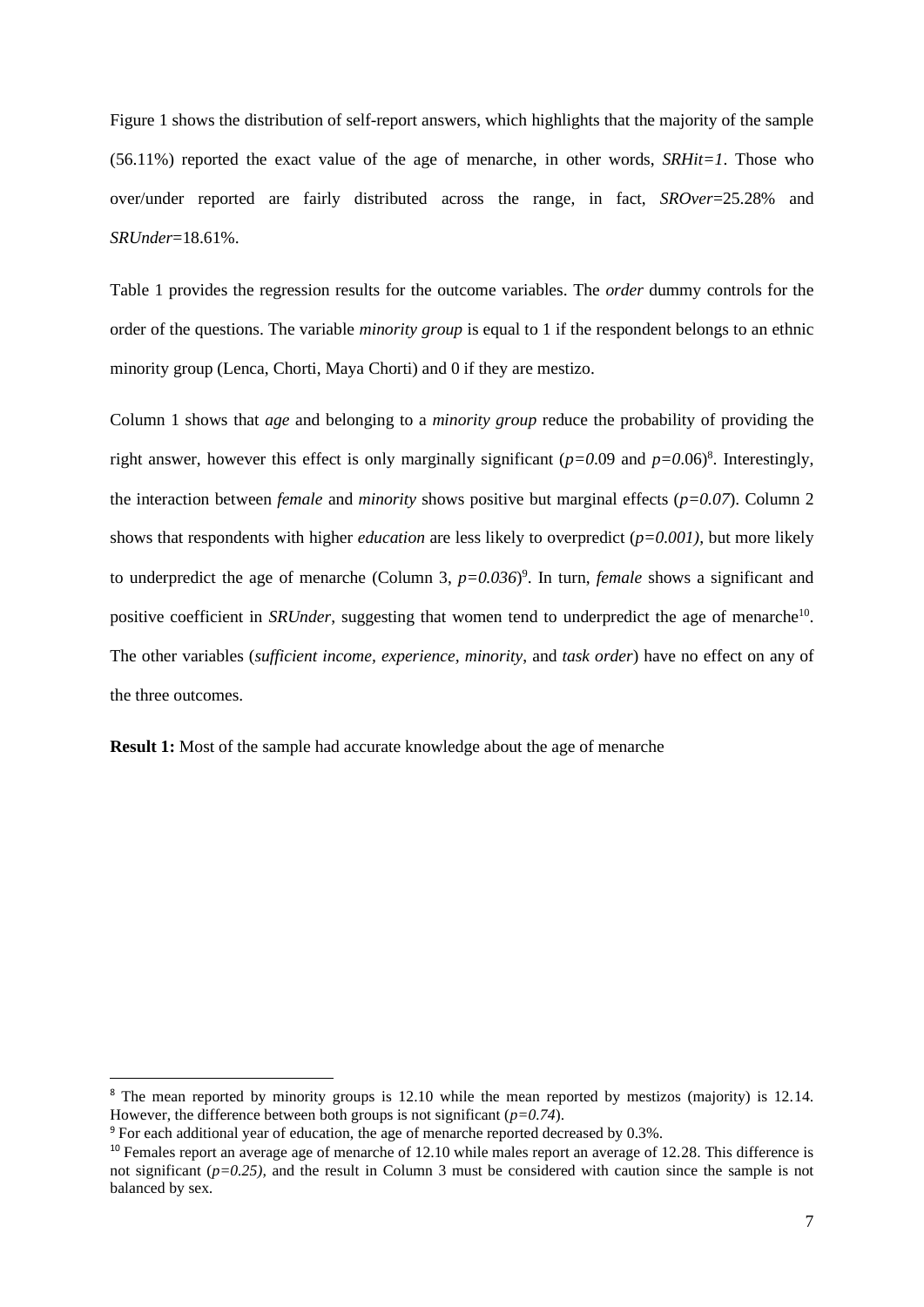

Figure 1. Distribution of self-report responses and modal guesses about

#### the age of menarche

We now focus on the results of the respondents' predictions or guesses about other respondents' knowledge as regards the age of menarche. As well as self-report responses, Figure 1 also shows the distribution of guesses. A significant percentage of the sample, 62.78%, hit the modal value. As in the case of self-reported data, those who over or underpredict are fairly distributed along the range.

In Column 4, Table 1, we estimated the probability of hitting the modal age answered by others. Respondents with *experience* have a lower probability of hitting the modal age (*p=0.01)* and are more likely to underpredict the mode  $(p=0.04)$ . The rest of the variables are not significant. Column 5 shows that *education* and *task order* reduce the probability of overpredicting the modal age (*p=0.03,*   $p=0.08$ <sup>11</sup>, respectively). The other control variables have no significant effects.

**Result 2:** Most of the sample accurately guessed the modal value of the age of menarche.

Finally, we combined both self-report and guesses for each participant to ascertain an overall measure of their level of information<sup>12</sup>. Participants were labelled *informed* when *SRHit=MGHit=1* and

<sup>&</sup>lt;sup>11</sup> When MG is the second question, the mean is 12.06 and when it is the first, 12.20 ( $p=0.08$ ).

<sup>12</sup> Both *SR* and *MG* show similar distributions: same mode, similar means (t-test*, p>0.40*) and correlation (*rho=*  $0.47$  ( $p=0.00$ ). In fact, we cannot reject the null hypothesis that both variables present the same distribution (*p>0.80*).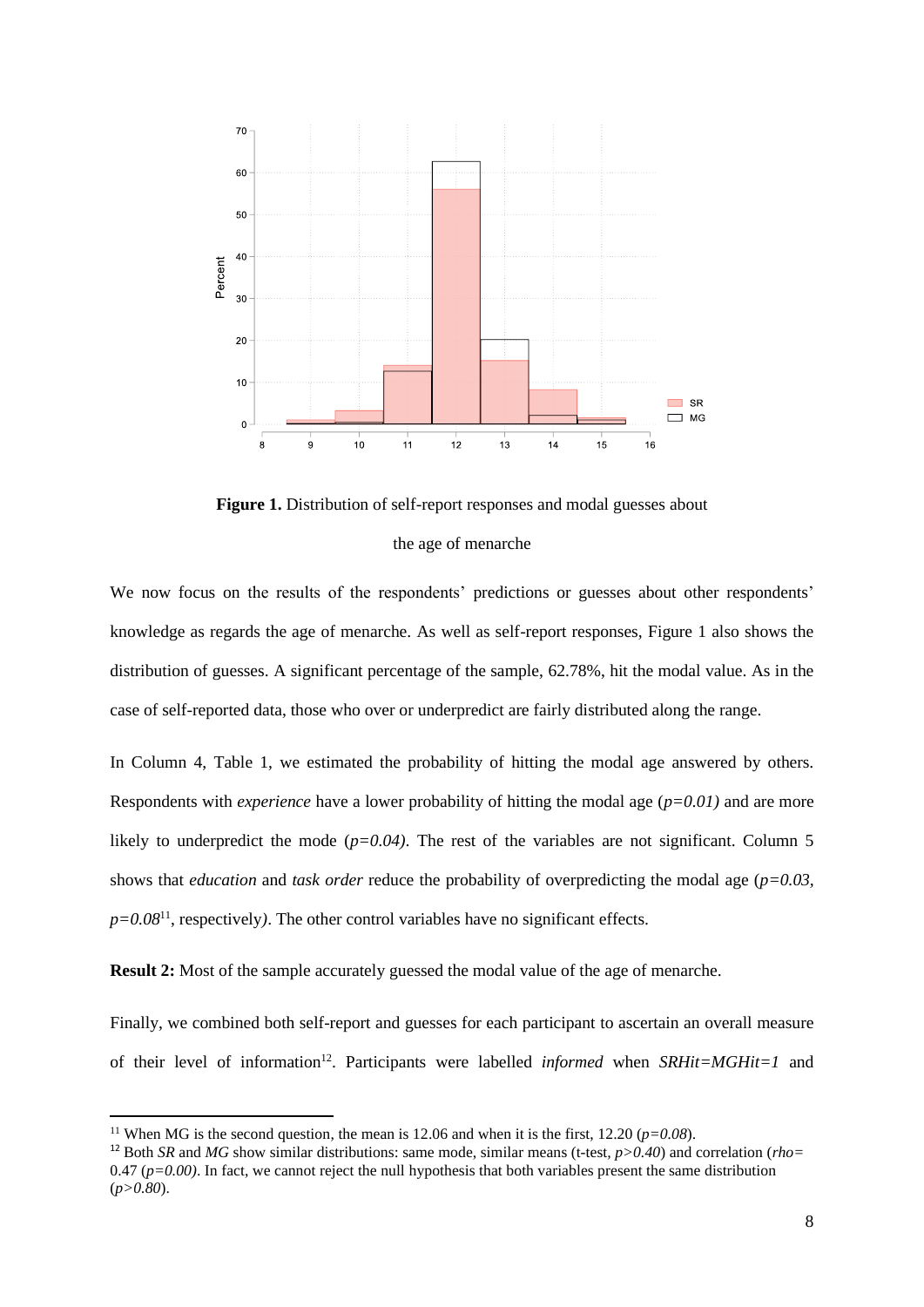*misinformed* when *SRHit=MGHit=0.* We found that 45.56% of the sample belong to the former category while 26.67% fall into the latter.

Columns 7 and 8 show that parents with *experience* are less likely to be informed while parents with higher *education* have a positive and marginal effect on the probability of being misinformed. Interestingly, the other variables have no impact on the level of information.

**Result 3:** A large percentage of the sample had accurate knowledge about the age of menarche and accurately guessed the level of knowledge of the other respondents.

Overall, Results 1-3 show that the parents in our sample were well informed: not only do they have accurate knowledge about the age of menarche but they also accurately guessed the level of knowledge of the other participants.

It should be noted that our results are lower bound. If we considered a more generous definition of Hit, for instance, letting subjects make an error of "+/- 1 year" we would get even better results. In particular, *SRHit* would increase from 56.11% to 85.56%, *MGHit* from 62.78% to 95.83% and *SRHit=MGHit* from 45.56% to 83.05%. Therefore, as a rule, it should not be assumed that parents are uninformed.

#### **IV. Discussion**

A common hypothesis behind Menstrual Hygiene Management (MHM) programs is that poor adolescent girls in developing countries do not receive accurate, timely, and age-appropriate information about menstruation. Studies across the world show that adult members of the family, especially mothers and other female members, are one of the primary sources of information for adolescents on reproductive health.

Using data from 360 households, we determined that knowledge about the age of menarche is high among parents in Santa Rosa de Copán given that 56.11% reported the precise age of menarche that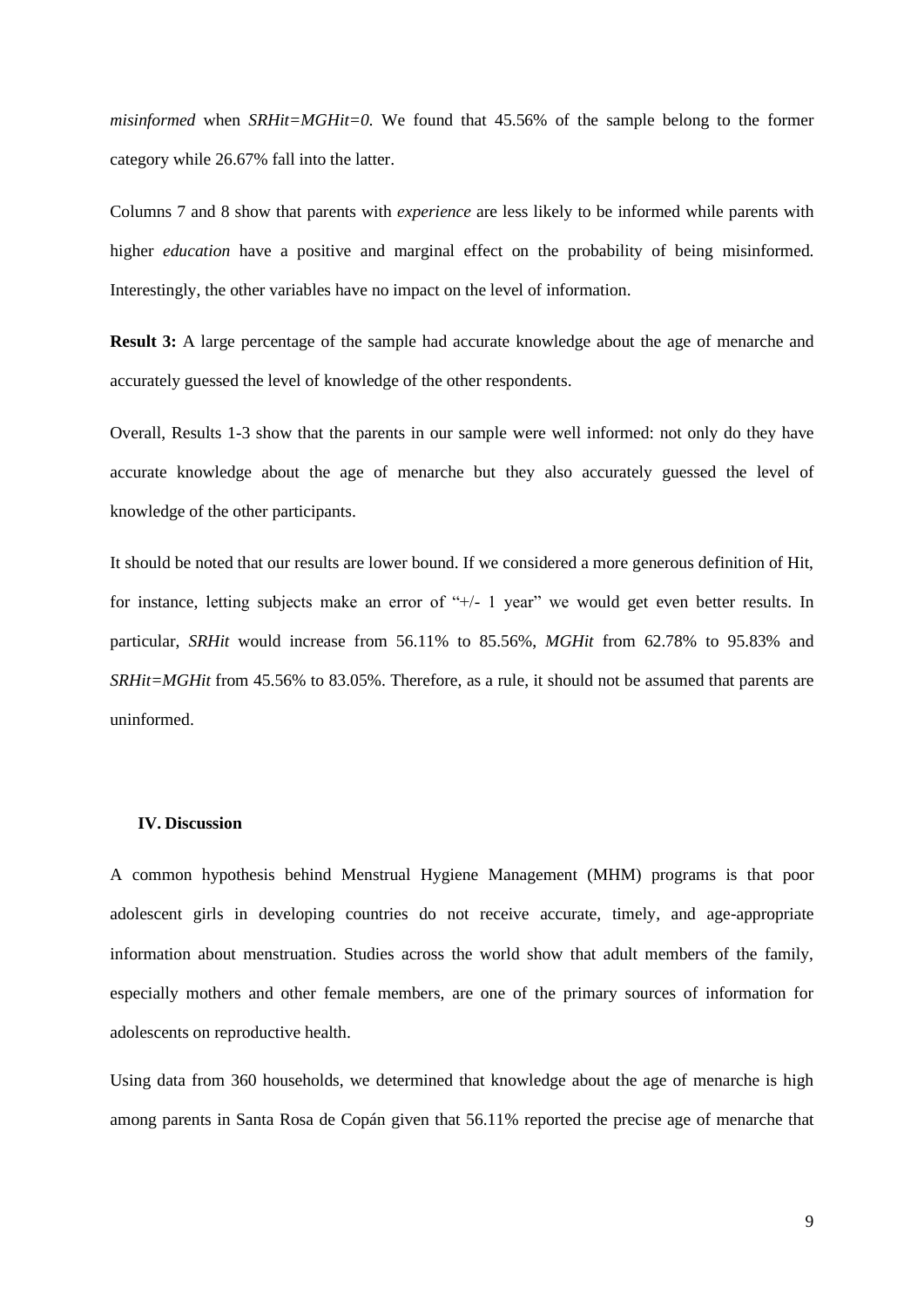coincides with recent studies (provided by Vides Torres et al., 2017). Moreover, respondents were also able to predict (in a significant 62.78%) the modal response of other participants.

Interestingly, differences in knowledge are poorly explained by sociodemographics. Variables such as *education* and *experience (at least 1 daughter age>12),* both with the expected sign, only have marginal effects. These results are in line with Mbugua (2007), who found that educated mothers in urban Kenya experience sociocultural and religious inhibitions that hold them back from providing meaningful sex-education, including information about menarche, to their pre-adolescent and adolescent daughters. In accordance with Baumann et al. (2019), who found that caste/ethnicity was a significant predictor of menstrual knowledge and practices in Nepal, we also found that misinformation is related to *minority ethnic groups,* although only marginally. An unexpected result was that *females* (compared to males) are more likely to underpredict the age of menarche (*p=0.001*). A possible explanation is that they rely more on personal experience.

Another interesting result is that no differences were found between the self-reported data and the guesses about the collective modal response. The latter implies that there was no social desirability bias, which suggests that the age of menarche is not such a sensitive topic in Honduras as it is in other cultures. A possible explanation is that the age of menarche might be less problematic than other topics surrounding the menstrual cycle. In order to address these issues, further research is needed to understand the quality of society's knowledge as well as possible myths and taboos about menstruation that might affect girls' experience.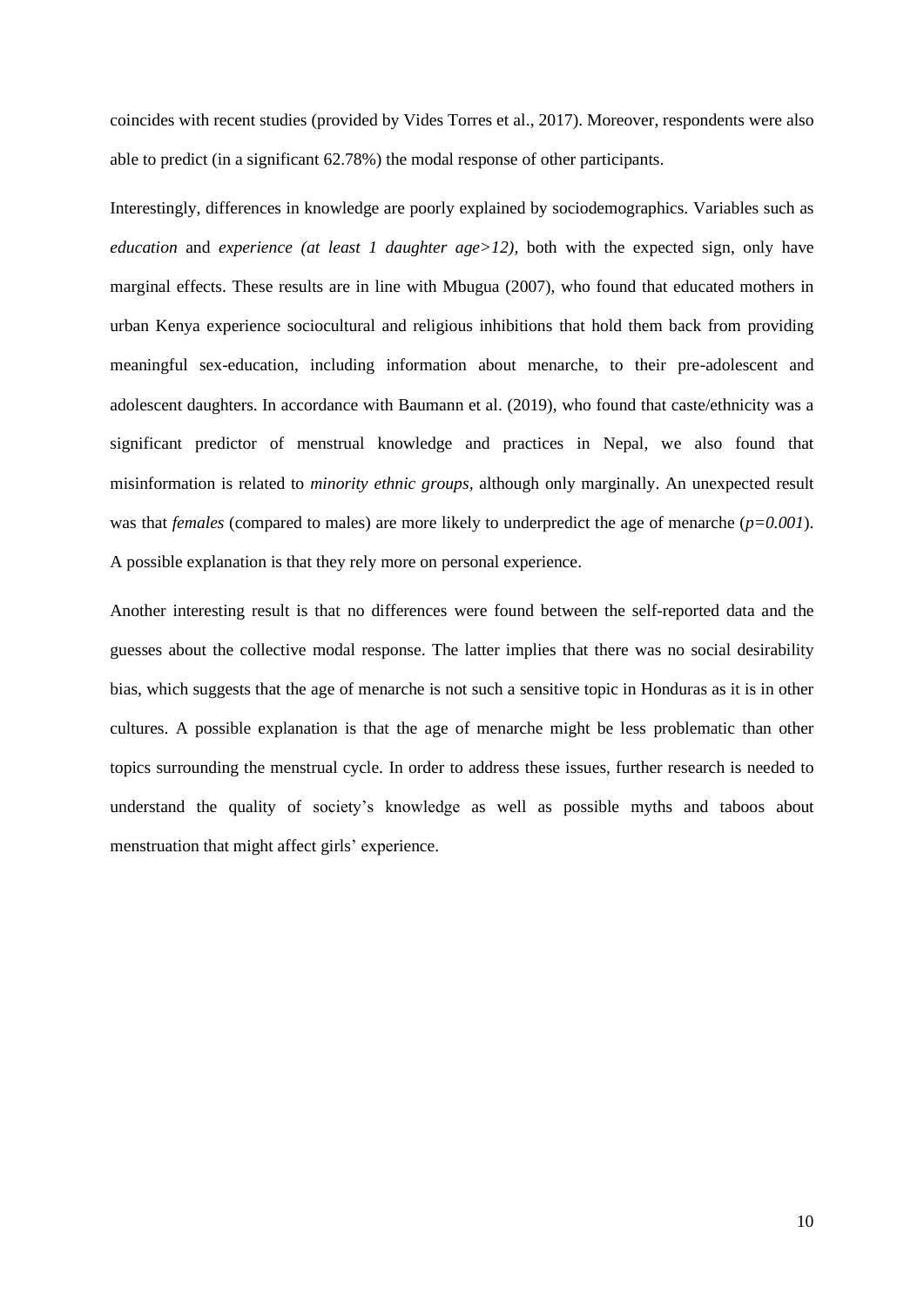| Table 1. Regression results for self-report, modal guesses, and informed variables |              |               |                |              |               |                |                 |             |  |  |
|------------------------------------------------------------------------------------|--------------|---------------|----------------|--------------|---------------|----------------|-----------------|-------------|--|--|
|                                                                                    | (1)          | (2)           | (3)            | (4)          | (5)           | (6)            | (7)             | (8)         |  |  |
|                                                                                    | <b>SRHit</b> | <b>SROver</b> | <b>SRUnder</b> | <b>MGHit</b> | <b>MGOver</b> | <b>MGUnder</b> | <b>Informed</b> | Misinformed |  |  |
|                                                                                    | $-0.005*$    | 0.003         | 0.002          | $-0.002$     | 0.002         | 0.001          | $-0.003$        | 0.003       |  |  |
| Age                                                                                |              |               |                |              |               |                |                 |             |  |  |
|                                                                                    | (0.003)      | (0.003)       | (0.002)        | (0.003)      | (0.003)       | (0.002)        | (0.003)         | (0.003)     |  |  |
| Sufficient income                                                                  | $-0.014$     | $-0.030$      | 0.043          | $-0.081$     | 0.073         | 0.008          | $-0.028$        | 0.066       |  |  |
|                                                                                    | (0.063)      | (0.057)       | (0.047)        | (0.060)      | (0.051)       | (0.044)        | (0.064)         | (0.053)     |  |  |
| Education (respondents)                                                            | 0.007        | $-0.018***$   | $0.011**$      | 0.008        | $-0.012**$    | 0.004          | 0.005           | $-0.010*$   |  |  |
|                                                                                    | (0.006)      | (0.006)       | (0.005)        | (0.006)      | (0.005)       | (0.005)        | (0.006)         | (0.006)     |  |  |
| Task order                                                                         | 0.015        | $-0.027$      | 0.012          | 0.047        | $-0.076*$     | 0.028          | 0.000           | $-0.062$    |  |  |
|                                                                                    | (0.052)      | (0.045)       | (0.041)        | (0.051)      | (0.044)       | (0.037)        | (0.053)         | (0.046)     |  |  |
| Experience (at least 1 daughter $age > 12$ )                                       | $-0.105$     | 0.021         | 0.084          | $-0.169**$   | 0.060         | $0.108**$      | $-0.138**$      | $0.136**$   |  |  |
|                                                                                    | (0.066)      | (0.057)       | (0.055)        | (0.066)      | (0.058)       | (0.053)        | (0.064)         | (0.063)     |  |  |
| Female                                                                             | $-0.071$     | $-0.074$      | $0.145***$     | 0.053        | $-0.096$      | 0.043          | 0.002           | 0.019       |  |  |
|                                                                                    | (0.095)      | (0.092)       | (0.054)        | (0.096)      | (0.092)       | (0.058)        | (0.097)         | (0.086)     |  |  |
| <b>Minority</b>                                                                    | $-0.267*$    | 0.157         | 0.110          | 0.039        | $-0.042$      | 0.003          | $-0.137$        | 0.091       |  |  |
|                                                                                    | (0.142)      | (0.144)       | (0.106)        | (0.141)      | (0.132)       | (0.093)        | (0.141)         | (0.131)     |  |  |
| <b>Female and Minority</b>                                                         | $0.280*$     | $-0.139$      | $-0.141$       | $-0.056$     | 0.037         | 0.019          | 0.136           | $-0.088$    |  |  |
|                                                                                    | (0.155)      | (0.154)       | (0.115)        | (0.153)      | (0.143)       | (0.100)        | (0.154)         | (0.141)     |  |  |
| Constant                                                                           | $0.762***$   | $0.391***$    | $-0.153$       | $0.669***$   | $0.338**$     | $-0.007$       | $0.590***$      | 0.158       |  |  |
|                                                                                    | (0.162)      | (0.151)       | (0.109)        | (0.164)      | (0.154)       | (0.096)        | (0.167)         | (0.148)     |  |  |
| <b>Observations</b>                                                                | 355          | 355           | 355            | 355          | 355           | 355            | 355             | 355         |  |  |
| R-squared                                                                          | 0.031        | 0.054         | 0.035          | 0.037        | 0.037         | 0.025          | 0.026           | 0.043       |  |  |

Note: Columns 1 to 8 present the OLS estimations of the explanatory variables on the different outcome variables. Robust standard errors in parentheses. Asterisks represent different significance levels: \*\*\* p<0.01, \*\* p<0.05, \* p<0.1.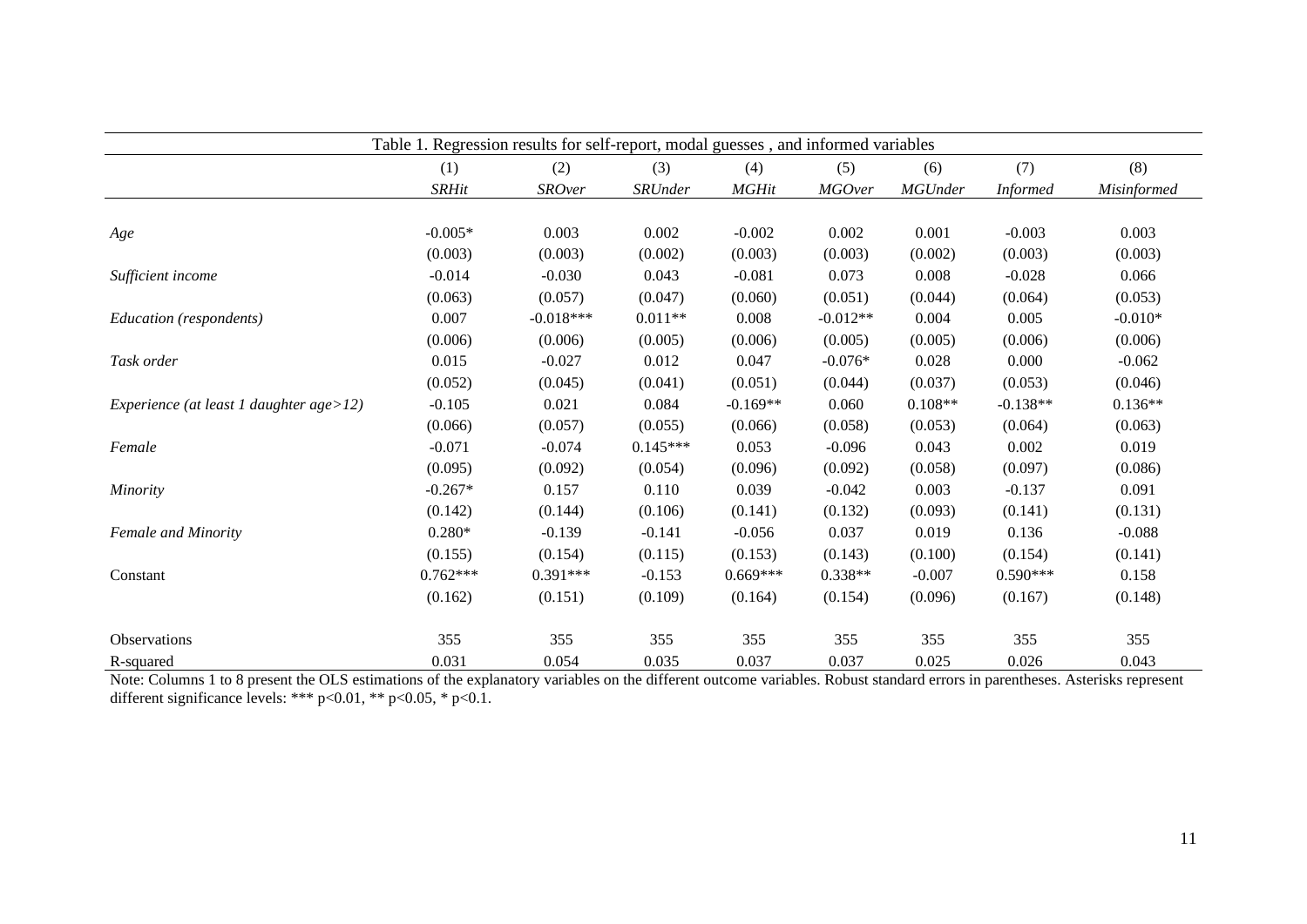#### **V. References**

Accerenzi, M. (2018). *Políticas corporales en desarrollo: una crítica feminista y decolonial a las intervenciones sobre higiene menstrual*. IV International Conference on Development Studies, Spain. https://eventos.uloyola.es/file\_manager/getFile/66797.html.

Baumann, S., Lhaki, P., and Burke, J. G. (2019). Assessing the Role of Caste/Ethnicity in Predicting Menstrual Knowledge, Attitude and Practices in Nepal. *Global Public Health* 14(9):1288-1301. https://doi.org/10.1080/17441692.2019.1583267

Bobel, C. (2018). *The Managed Body. Developing Girls and Menstrual Health in the Global South.* Palgrave Macmillan.

Boosey, R. and Wilson, E. (2013). *A Vicious Cycle of Silence: What are the implications of the menstruation taboo for the fulfilment of women and girls' human rights and, to what extent is the menstruation taboo addressed by international human rights law and human rights bodies?*  University of Sheffield-ScHARR Report Series No. 29

Brañas-Garza, P., Ciacci, R., and Rascón-Ramírez, E. (2021). Anchors matter: eliciting maternal beliefs on educational choices. *Mimeo.*

Chandra-Mouli, V., and Patel, S. V. (2017). Mapping the knowledge and understanding of menarche, menstrual hygiene and menstrual health among adolescent girls in low-and middleincome countries. *Reproductive Health* 14: Article 30. https://doi.org/10.1186/s12978-017- 0293-6.

FSG (2016): *An opportunity to address menstrual health and gender equity.*  http://www.fsg.org/publications/opportunity-address-menstrual-health-and-genderequity#download-area

Gavrilets, S., and Richerson, P. J. (2017). Collective action and the evolution of social norm internalization. *Proceedings of the National Academy of Sciences* 114(23), 6068-6073.

Hennegan, J. (2020). Interventions to Improve Menstrual Health in Low- and Middle-Income Countries: Do We Know What Works? In Bobel at al. (eds): *The Palgrave Handbook of Critical Menstruation Studies* https://doi.org/10.1007/978-981-15-0614-7\_47

Hennegan, J., Winkler, I. T., Bobel, C., Keiser, D., Hampton, J., Larsson, G., Chandra-Mouli, V., Plesons, M., Mahon, T. (2021). Menstrual health: a definition for policy, practice, and research. *Sexual and Reproductive Health Matters,* 29(1): Article: 1911618. https://doi.org/10.1080/26410397.2021.1911618

Kirk, J. and Sommer, M. (2006). *Menstruation and body awareness: linking girls' health with girls' education*. http://www.susana.org/\_resources/documents/default/2-1200-kirk-2006 menstruation-kit-paper.pdf

Krumpal, I. (2013). Determinants of social desirability bias in sensitive surveys: a literature review. *Quality & Quantity* 47(4): 2025-2047.

Krupka, E. and Weber, R. A. (2013). Identifying Social Norms Using Coordination Games: Why Does Dictator Game Sharing Vary? *Journal of European Economic Association* 11(3): 495-524.

Latkin, C. A., Edwards, C., Davey-Rothwell, M. A., and Tobin, K. E. (2017). The relationship between social desirability bias and self-reports of health, substance use, and social network factors among urban substance users in Baltimore, Maryland. *Addictive Behaviors* 73: 133-136.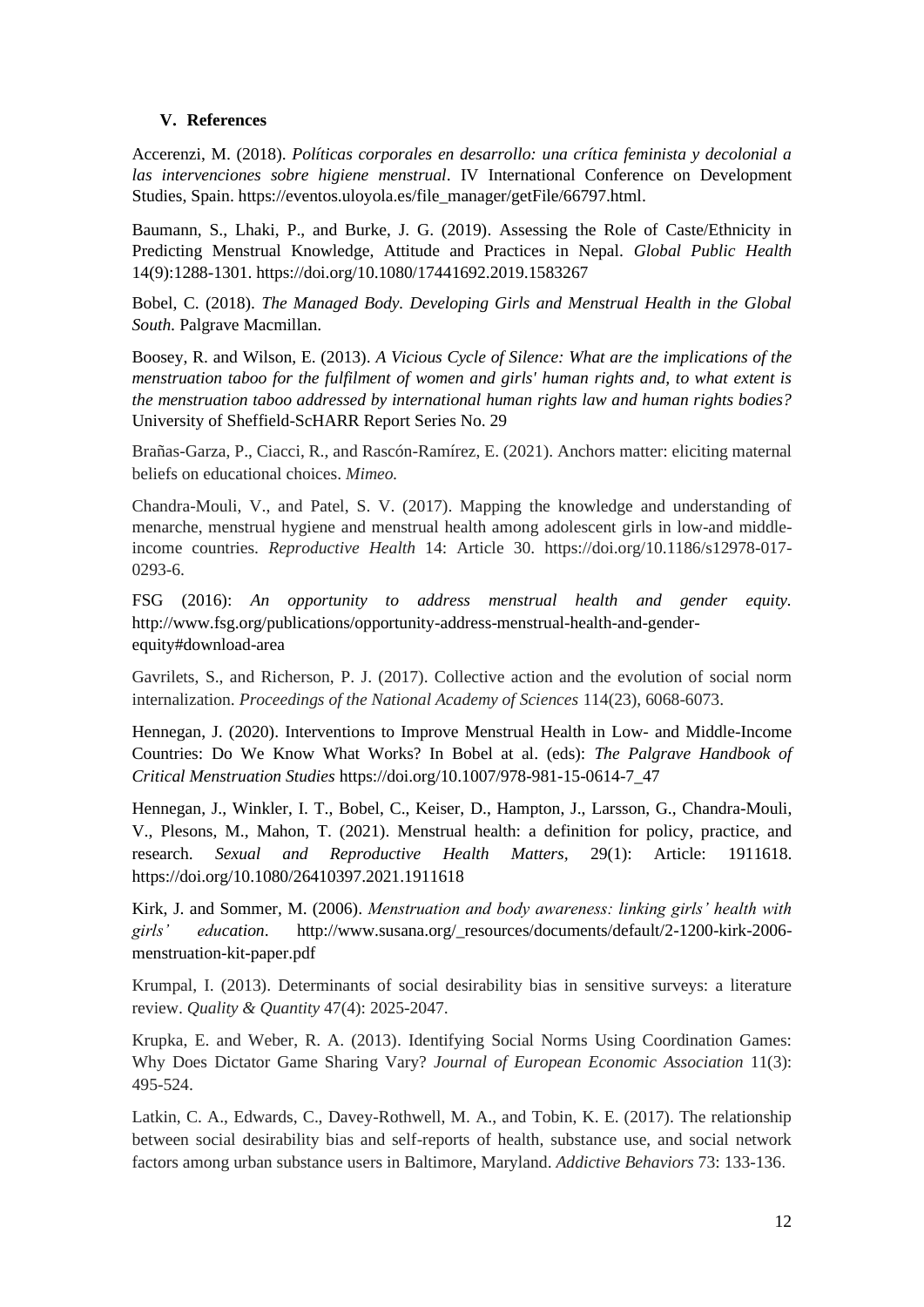Lapinski, M. K., and Rimal, R. N. (2005). An explication of social norms. *Communication Theory* 15(2): 127-147.

Lesch, E. and Kruger, L. (2005). Mothers, daughters and sexual agency in one low-income South African community. *Social Science & Medicine* 61: 1072–1082.

Mbugua, N. (2007). Factors inhibiting educated mothers in Kenya from giving meaningful sexeducation to their daughters. *Social Science & Medicine* 64: 1079–1089.

Mythri Speaks (2016). *Menstruation: Rhetoric, Research, Reality.*  https://mythrispeaks.wordpress.com/2016/06/13/menstruation-rhetoric-research-reality/

Nagel, R. M. (1995). Unraveling in Guessing Games: An Experimental Study. *The American Economic Review* 85(5): 1313-1326.

Sclar, G.D., Penakalapati, G., Caruso, B.A., Rehfuess, E.A., Gran, J.V., Alexander, K.T., Freeman, M.C., Boisson, S., Medlicott, K., and Clasen, T. (2018). Exploring the relationship between sanitation and mental and social wellbeing: A systematic review and qualitative synthesis. *Social Science & Medicine* 217: 121-134.

Sommer, M. (2010, April 24-26). *Utilizing participatory and quantitative methods for effective menstrual-hygiene management related policy and planning.* UNICEF-GPIA Conference, New York.

Stuart, G. and Grimes, D. (2009). Social desirability bias in family planning studies: a neglected problem. *Contraception* 80: 108–112.

Sumpter, C. and Torondel, B. (2013). A Systematic Review of the Health and Social Effects of Menstrual Hygiene Management. *PLoS ONE* 8(4): e62004.

UNICEF (2013). *WASH in Schools Empowers Girl's Education.* Proceeding of the Menstrual Hygiene Management in Schools Virtual Conference 2013.

Uskul, A.K. (2004). Women's menarche stories from a multicultural sample. *Social Science & Medicine* 59: 667–679.

Vides Torres, S. J., Delcid Morazán, A. F., Barcan Batchvaroff, M. E., and Barahona Zelaya, W. P. (2017). Caracterización Sociodemográfica Clínica de Adolescentes Embarazadas*. IMedPubJournals* Vol. 13 No. 1: 1 https://doi.org/10.3823/1334

Winkler, I. T. and Roaf, V. (2015). Taking the bloody linen out of the closet: menstrual hygiene as a priority for achieving gender equality. *Cardozo Journal of Law and Gender* 21(1): 1-37.

Zakaria, M., Xu, J., Karim, F. and Cheng, F. (2019). Reproductive health communication between mother and adolescent daughter in Bangladesh: a cross-sectional study*. Reproductive Health* 16:114.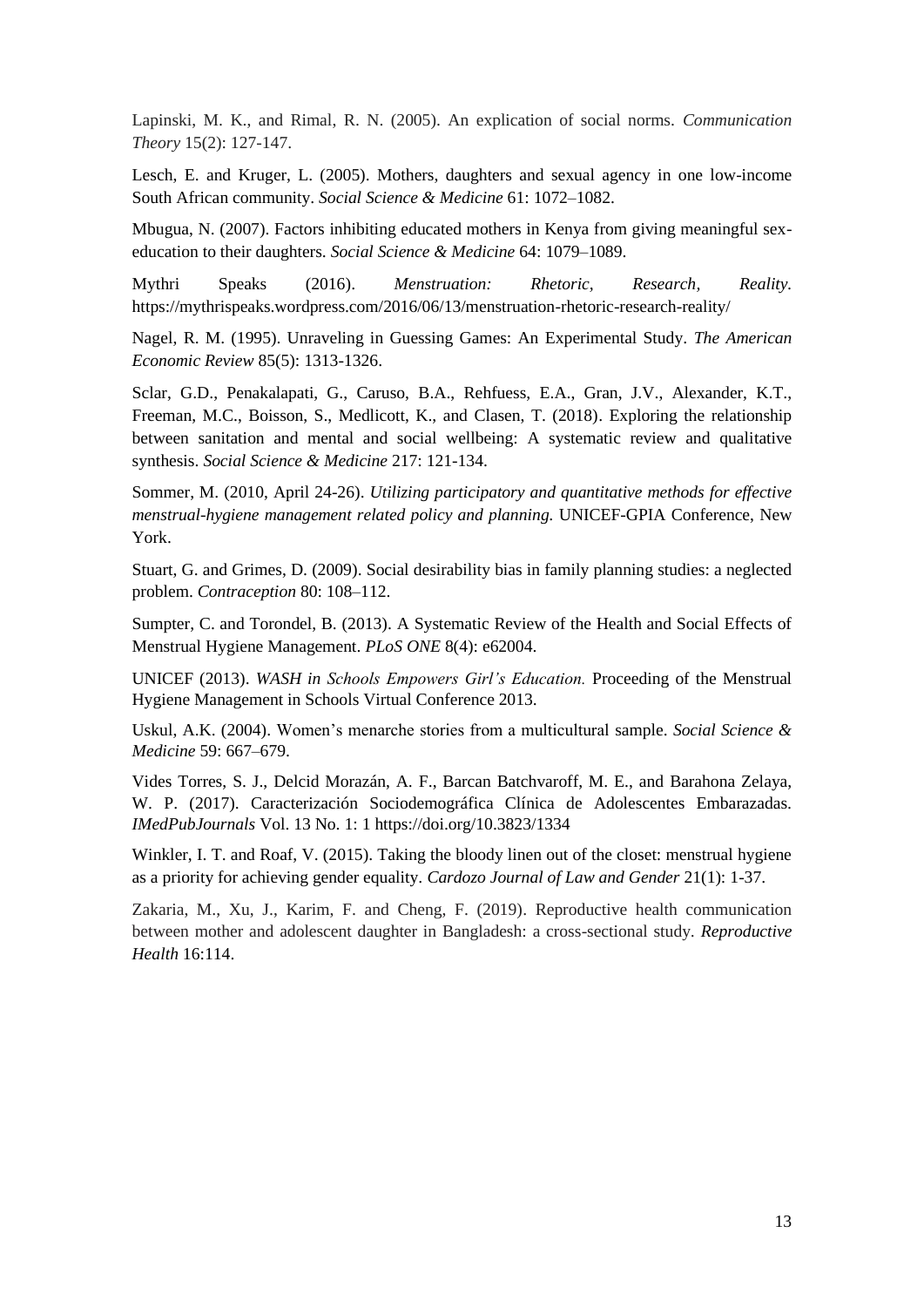#### **Appendix A (Spanish) – Cuestionario sobre menstruaciones y derechos sexuales y reproductivos**

#### **Pregunta auto-informada**

I01. ¿A qué edad cree usted que una niña tiene su primera menstruación? \_\_\_\_\_\_\_\_\_\_\_ (número  $>0$ )

#### **Conjetura modal**

I02. Hemos preguntado a otras personas de Santa Rosa a qué edad tienen las niñas su primera menstruación. ¿Cuál cree usted que ha sido la edad que han dicho más veces? Piénselo bien porque si acierta, le vamos a pagar 50 lempiras (margen de error  $+/- 1$ )  $(n \text{úmero} > 0)$ 

Al final de la encuesta, realizamos el pago si el sujeto había respondido la edad modal de 12 años. También pagamos si la edad respondida era mayor o menor en 1 año.

#### **Appendix B - Menstruation and Sexual and Reproductive Rights questionnaire**

#### **Self-report question**

I01. At what age do you believe girls have their first menstruation?  $(mmber > 0)$ 

#### **Guessing game**

I02. We have asked other people in Santa Rosa at what age they believe girls have their first menstruation. With what age do you think people responded most frequently? Think carefully about your answer because if you get it right, we will pay you 50 lempiras (error margin: +/- 1  $year)$  (number >0)

At the end of the survey, we paid respondents if they gave the mode age of 12. We also paid them if the age they gave was higher or lower by 1 year.